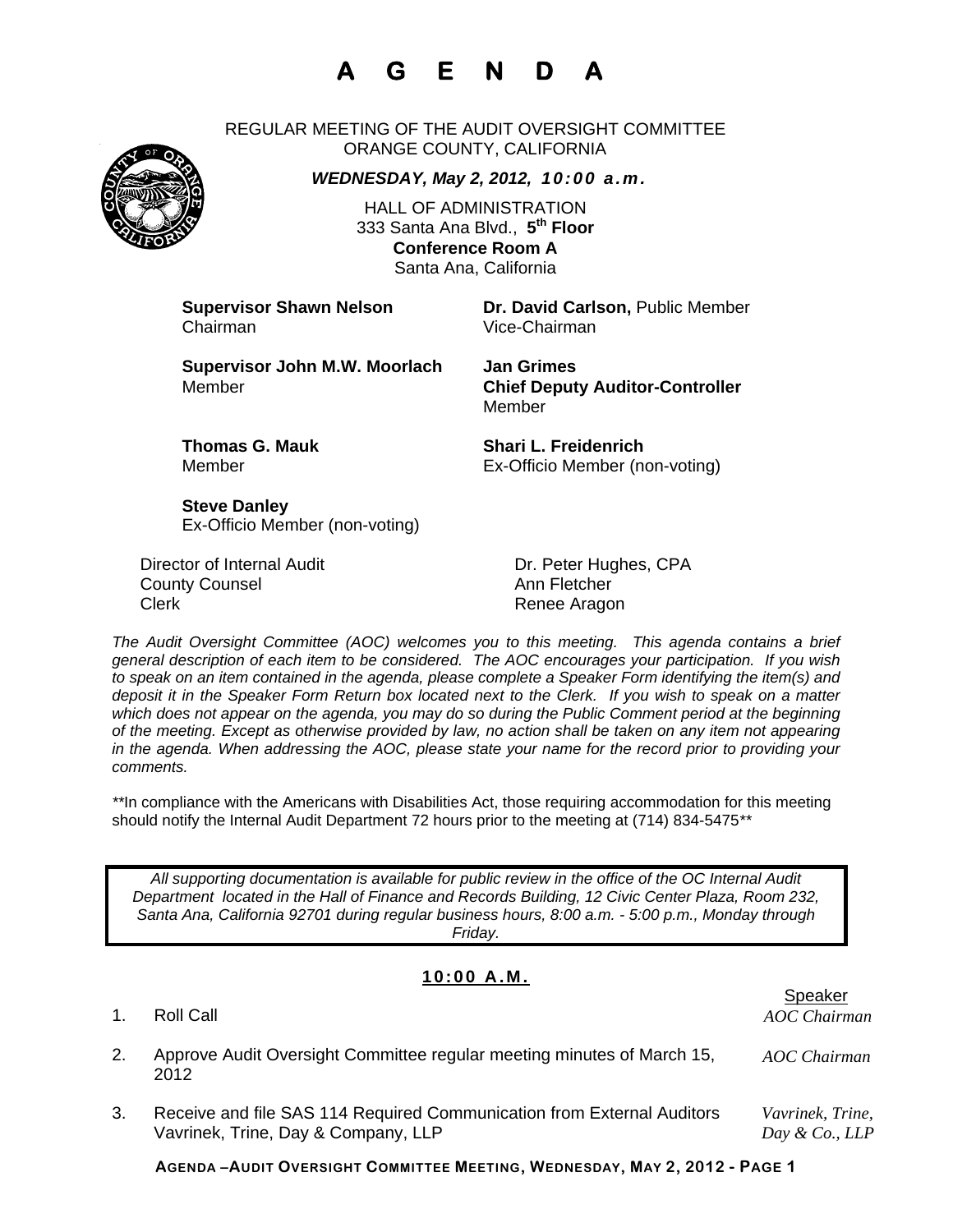### **A G E N D A**

#### REGULAR MEETING OF THE AUDIT OVERSIGHT COMMITTEE ORANGE COUNTY, CALIFORNIA

4. Receive and file status from CFO on Performance Audit Department Audit recommendation of CEO/Risk Management, Enterprise Risk

5. Approve Draft Internal Audit Department Fiscal Year 2012-13 Audit Plan

Management

and Risk Assessment

# *Bob Franz, CFO Dr. Peter Hughes, CPA Director of Internal Audit*  en de statistische Speaker in der Speaker in der Speaker in der Speaker in der Speaker in der Speaker in der S

*Dr. Peter Hughes, CPA Director of Internal* 

*Dr. Peter Hughes, CPA Director of Internal Audit* 

*Dr. Peter Hughes, CPA Director of Internal Audit* 

mbers *Dr. David Carlson* 

*Jan Grimes, Chief Deputy Auditor-Controller* 

*Dr. Peter Hughes, CPA Director of Internal Audit* 

*Dr. Peter Hughes, CPA Director of Internal* 

*Dr. Peter Hughes, CPA Director of Internal Audit* 

*AOC Chairman* 

| 6.  | Receive and file OC Fraud Hotline Activity Report for the Period July 1,<br>2012 through December 31, 2012 (Audit No. 1103-B)                                                                                                                                   | Dr. Peter Hughes<br>Director of Intern<br>Audit              |
|-----|-----------------------------------------------------------------------------------------------------------------------------------------------------------------------------------------------------------------------------------------------------------------|--------------------------------------------------------------|
| 7.  | Approve Proposed Amended AOC Bylaws for private sector membership<br>clarification and present to the Board of Supervisors for final approval                                                                                                                   | Dr. Peter Hughes,<br>Director of Intern<br>Audit             |
| 8.  | Approve Audit Oversight Committee 2011 Annual Report to be presented<br>to Board of Supervisors in compliance with AOC Charter (Section 7.1)                                                                                                                    | Dr. Peter Hughes,<br>Director of Intern<br>Audit             |
| 9.  | Receive and file oral status from AOC Subcommittee established to<br>evaluate language and compliance issues of AOC Charter (AOC Meeting,<br>March 15, 2012, Item 4)                                                                                            | Subcommittee Mei<br>Dr. David Carlson<br><b>Steve Danley</b> |
| 10. | Receive and file Status Report on Auditor-Controller Internal Audit Unit<br>Audit Activity for July 1, 2011 through March 31, 2012                                                                                                                              | Jan Grimes, Chief<br>Auditor-Controlle                       |
| 11. | Approve OC Internal Audit Department 3rd Quarter Status Report for<br>FY 11/12 for the period July 1, 2011 through March 31, 2012 and<br>approve 3rd Quarter Executive Summary of Audit Finding Summaries<br>for the period July 1, 2011 through March 31, 2012 | Dr. Peter Hughes,<br>Director of Intern<br>Audit             |
| 12. | Approve External Audit Coverage 3rd Quarter Status Report FY 11/12<br>for the period July 1, 2011 through March 31, 2012<br>• Health Care Agency representative available to address new issue                                                                  | Dr. Peter Hughes,<br>Director of Intern<br>Audit             |
| 13. | Receive and file Summary Highlights of Audit Reports Issued by Month<br>for July 1, 2011 to April 30, 2012                                                                                                                                                      | Dr. Peter Hughes,<br>Director of Intern<br>Audit             |
|     |                                                                                                                                                                                                                                                                 |                                                              |

**Public Comments** – *At this time members of the public may address the AOC on any matter not on the agenda but within the jurisdiction of the AOC. The AOC may limit the length of time each individual may have to address the Committee.*